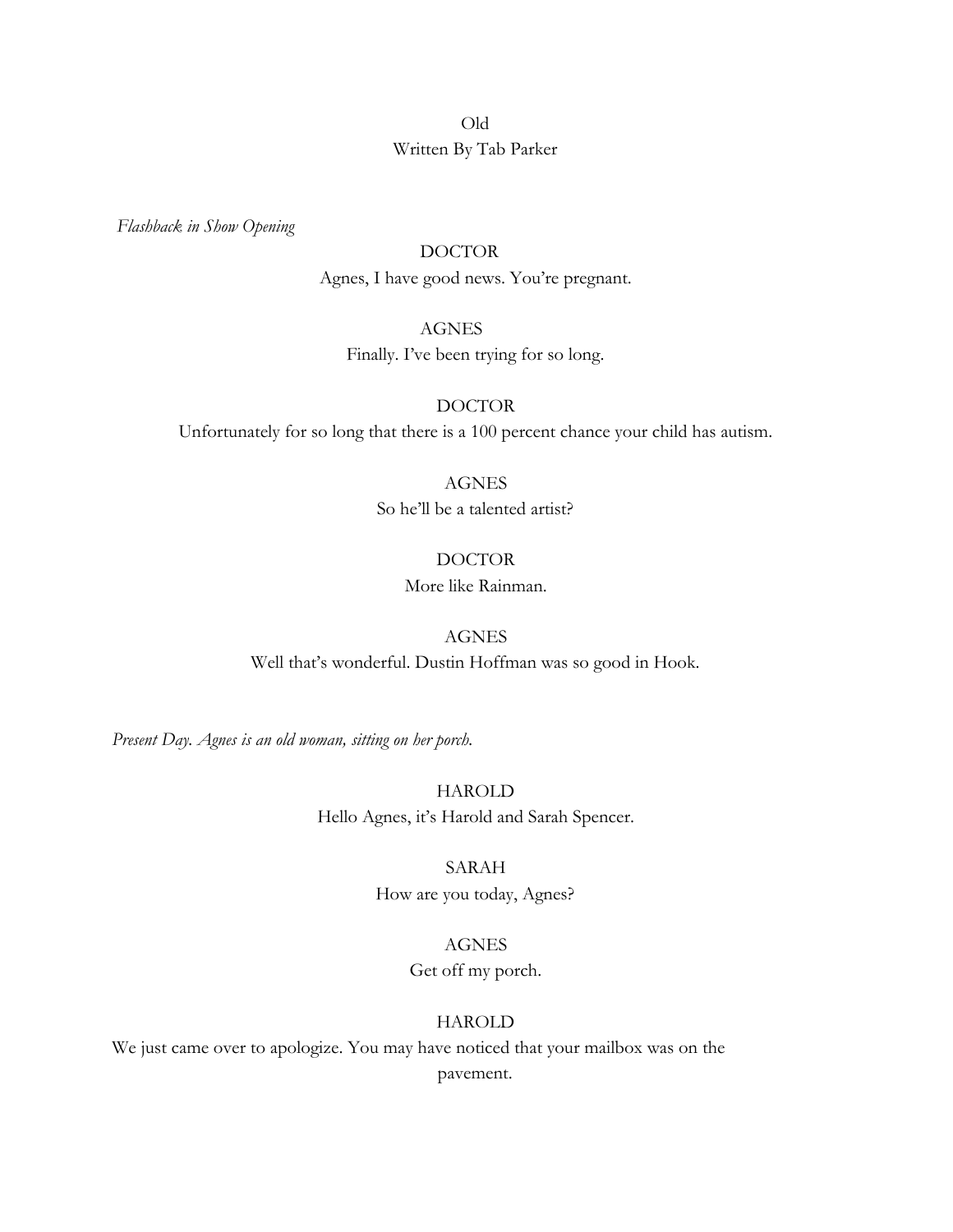#### AGNES

Get off my goddamn porch.

## SARAH

That was us.

## AGNES

I assumed it was you, I've never seen people drink so much and then get behind the wheel of a motor vehicle. And not leave a note.

## **HAROLD**

Sarah baked you some cookies. And don't worry we're going to pay for the damage.

#### AGNES

Oh good. Cookies will rebuild the mailbox my husband built shortly before he collapsed from a heart attack.

#### SARAH

Your lawn looks lovely, do you have someone take care of it for you?

### AGNES

If by 'take care of' you mean the neighborhood boys that pee on it. Yes. Probably one of yours.

#### SARAH

We don't have kids.

#### AGNES

Well, why not? Harold. Are you having trouble performing.

#### SARAH

Oh no, it's not him, it's me.

## AGNES

That's probably for the best at your age. At this point, you want Harold to artificially inseminate some younger girl.

#### SARAH

No. If we're going to do this, I'm going to do this. I am going to do this.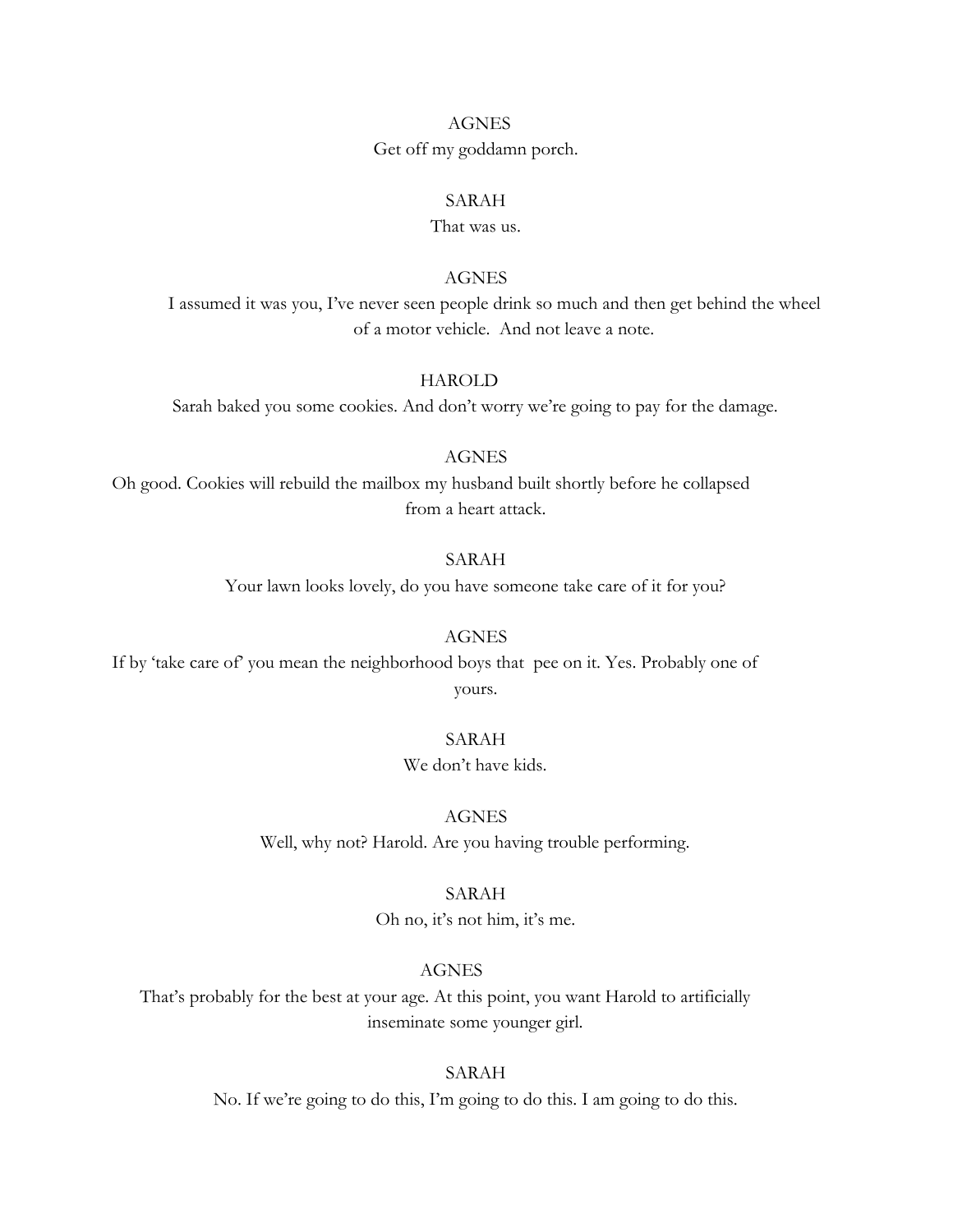# AGNES That's preposterous. You're much too old.

## HAROLD

Do you have any kids yourself?

## AGNES

I have a son. He's not right. I waited too long. They don't have 100% of their brain function when you have them that old.

## HAROLD

Oh, is he a little slow?

## AGNES

He's only slow.

## SARAH

I'm sure he's very sweet. They're usually very sweet.

## **AGNES**

Oh yes, he's very sweet. We had a cat that he loved, Mr. Mittens. But he doesn't learn when you tell him "no". "Michael, don't hug the kitty so hard." Then you try to explain death, but he can't understand. So you just let him play with the cat corpse. Then he starts drawing pictures on your walls so you have to send him away.

That's why you have to artificially inseminate. You don't want one of those things running around your house.

*Beat.*

## HAROLD

We're learning to sail. As a hobby. Do you have any hobbies, Agnes?

## AGNES

My husband and I took up sailing a long time ago. We even bought a bright blue sailboat. Named it "For Sail". In the summer, we would take it out to the middle of the lake – have picnics, play truth or dare. But Henry never quite got his sea legs. He was always throwing up over the side of the boat. We tried everything; bromine, sumac root, pepto bismol. I had never seen a man vomit so much.